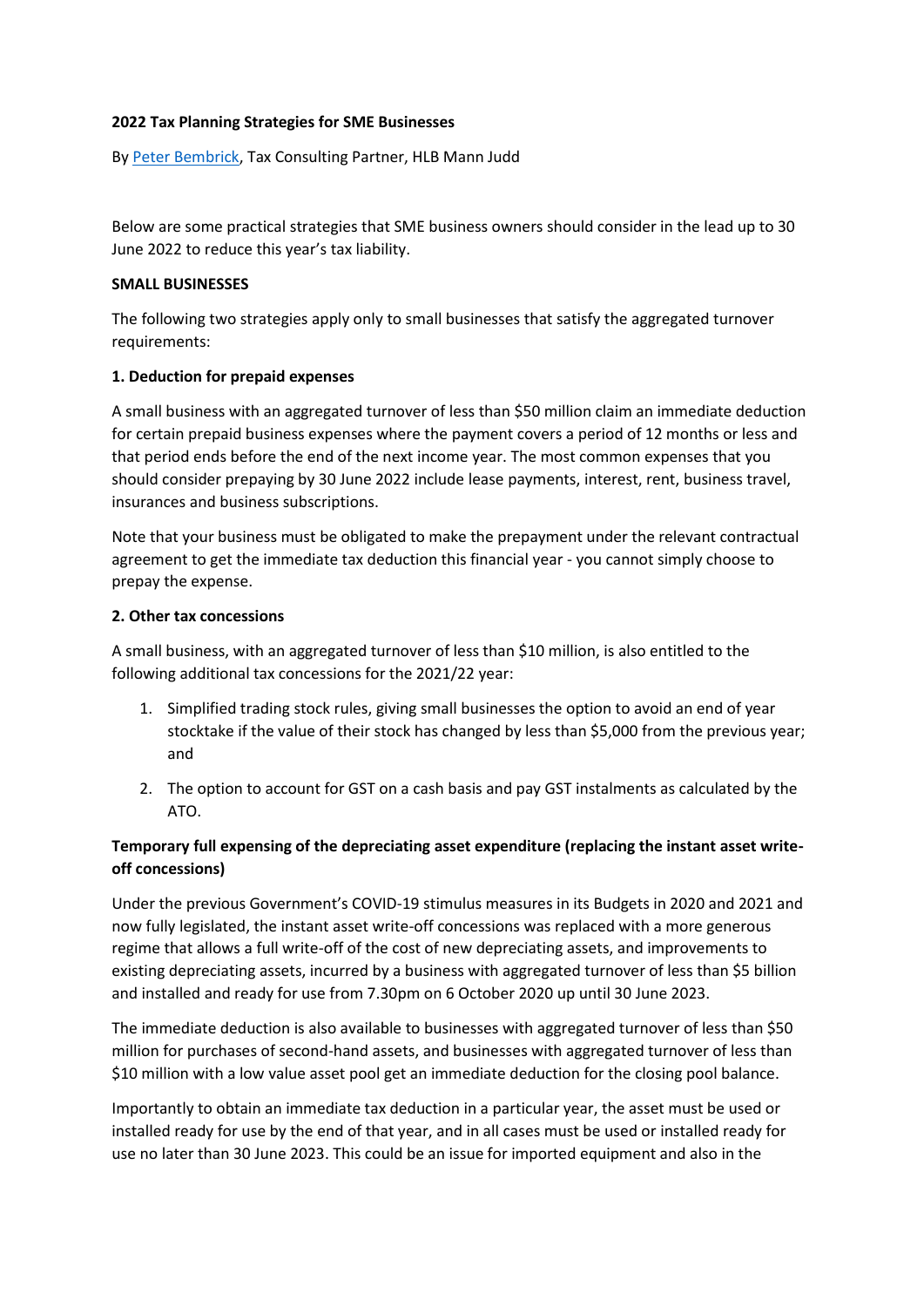domestic context where Australian suppliers are COVID-19 impacted or transport companies are having difficulty keeping up with the demand for deliveries.

## **Scrap obsolete equipment**

If obsolete plant and equipment is sitting on your depreciation schedule, it should be scrapped and written off by 30 June 2022 to generate an additional tax deduction.

If your business is classified as a small business and assets were allocated to a small business pool, as noted above, if you choose to apply temporary full expensing, then the balance of your small business pool will be written off at the end of the income year, otherwise you would continue to claim one deduction for the pool of assets - you cannot separately write-off individual assets in the pool.

### **Loss carry back concession for companies**

Another concession introduced in the October 2020 Federal Budget and extended for a further 12 months in the May 2021 Budget, this concession allows a company (i.e. not available to partnerships, trusts or individuals) to "carry back" tax losses incurred in any of the 2020, 2021, 2022 and 2023 years to an earlier year as far back as 2019. A refund could be claimed on lodgement of tax returns from the 2021 year onwards, representing the tax saving that would have arisen if the tax loss had been available to claim in the earlier year.

### **Claiming concessional superannuation contributions**

The maximum concessional superannuation contribution limit is \$27,500 for all individuals. Note that employer super guarantee contributions and salary sacrifice contributions are included in the cap.

Where a concessional contribution is made which exceeds these amounts, the excess is taxed at your marginal rate, less a 15% tax offset for the tax already paid by the super fund on the excess contribution.

If you are making a personal superannuation contribution, ensure you obtain the relevant documentation from your superannuation fund to substantiate claiming the deduction before lodging your 2022 tax return.

**In order to obtain a deduction in the 2022 financial year, the contribution must be received by your superannuation fund by 30 June 2022** - refer points (ii) and (iii) below.

## **Other important superannuation issues in the lead up to 30 June 2022**

## **(i) Carry-forward concessional super contributions**

From 1 July 2019, you can make 'carry-forward' concessional super contributions if you have a total superannuation balance of less than \$500,000 at the end of the previous year. The unused concessional contributions caps can be used on a rolling basis for five years upon which they will expire.

For example, if a person had \$20,000 in concessional contributions made on their behalf during the 2020-21 year, the \$5,000 balance carries forward to the 2021-22 year.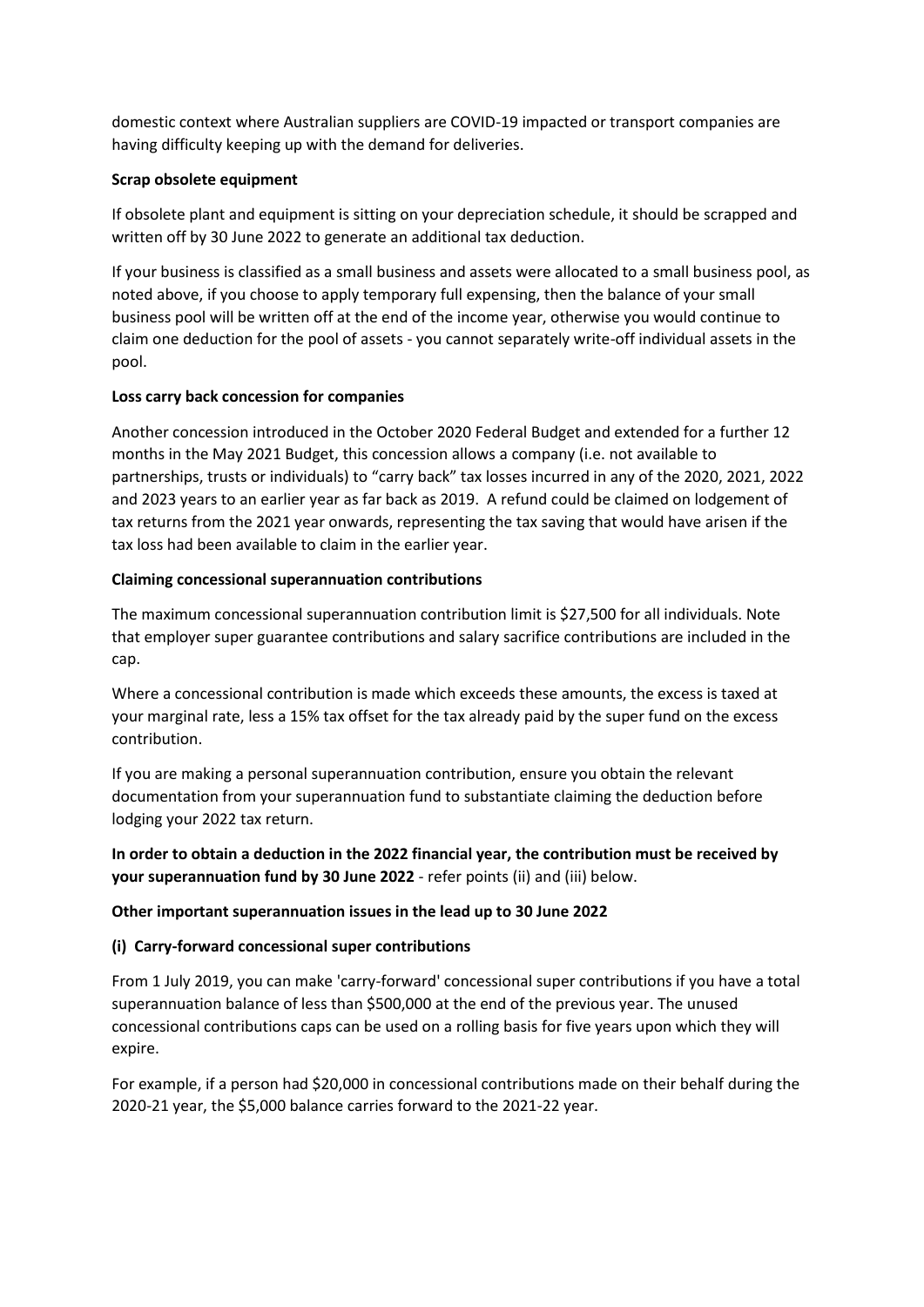This means the person can make concessional contributions of up to \$32,500 this financial year without breaching the contributions cap if their super balance was less than \$500,000 at 30 June 2021.

### **(ii) Super contributions made by cheque or electronic funds transfer (EFT)**

Care needs to be taken where last minute contributions are made by cheque or electronic fund transfer to ensure that the deduction can be claimed in the current financial year.

Where the super contribution is made by cheque and the fund receives it by 30 June 2022, the deduction is allowed in the current financial year so long as the trustee banks the cheque within 3 business days and the cheque is not subsequently dishonoured.

Where the contribution is by EFT, it is taken to be made when the amount is "credited" to the bank account of the fund and not when the transfer is made.

Unless the contribution is made between linked accounts of the contributor and the fund (held at the same bank), the deduction may be deferred to the next financial year where the funds are not credited to the super fund account by 30 June 2022.

# **(iii) Super contributions made to the government's small business superannuation clearing house (SBSCH)**

To ensure a deduction can be claimed for employee super guarantee contributions in the 2022 year, the ATO says that due to processing time delays, payments need to be accepted by the SBSCH by 23 June 2022.

## **Defer income & capital gains tax**

Businesses that return income on a cash basis are assessed on income as it is received. A simple end of year tax planning strategy is to delay "receipt" of the income until after 30 June 2022.

Businesses that return income on a non-cash basis are generally assessed on income as it is derived or invoiced. Income may be deferred in some circumstances by delaying the "issuing of invoices" until after 30 June 2022.

Realising a capital gain after 30 June 2022 will defer tax on the gain by 12 months and can also be an effective strategy to access the 50% general discount which requires the asset to be held for at least 12 months. The date of the contract is the realisation date for capital gains tax purposes. In some cases, the capital gain can be further reduced to Nil under the small business capital gains tax concessions.

## **Tax rate reduction from 1 July 2021 for certain companies**

Balanced against the timing benefits of deferring income and bringing forward deductions, it is worth noting that a company that is a 'base rate entity' (BRE) had its tax rate reduced from 26% to 25% from 1 July 2021. A BRE is a company with aggregated turnover for the year less than \$50 million and 'base rate entity passive income' (BREPI) representing 80% of less of its total assessable income for the year.

BREPI is passive income such as dividends, interest, rent, royalties and net capital gains (although note that this excludes business income flowing up from a trading company to a holding company by way of a dividend).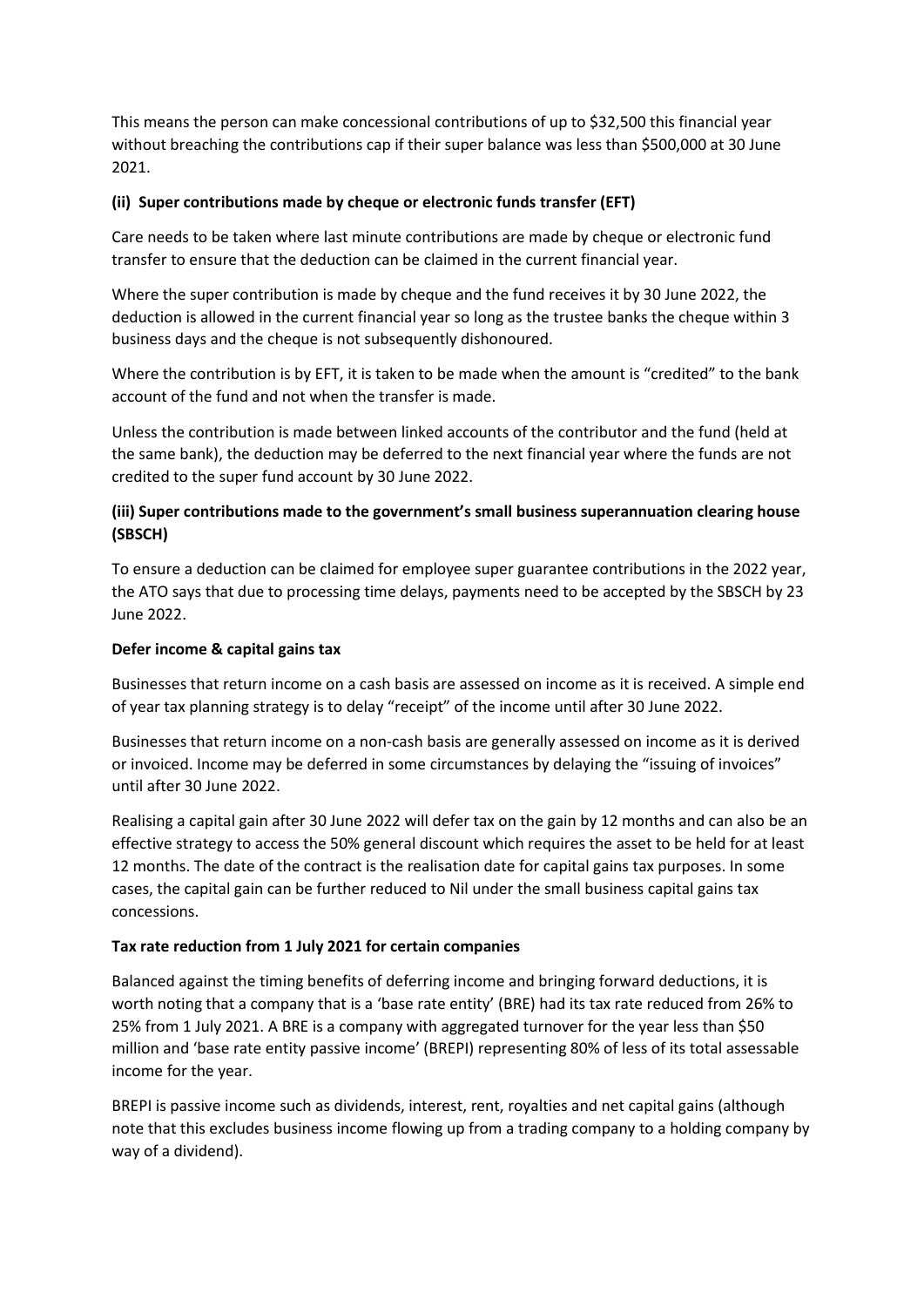### **Family trust distributions**

For the 2022 year, minors (i.e. children under the age of 18 at 30 June) can receive investment income (including trust distributions) of up to \$416 without paying tax. Any income earned above this amount is taxed at penalty rates.

Income received by a family trust should be allocated amongst the various beneficiaries by 30 June each year and documented by way of resolution. It is preferable that the resolution is made by 30 June 2022 to avoid any later dispute with the ATO as to whether the income was properly allocated by this date.

The exact requirements for allocating trust income are set out in the trust deed, and as each trust deed is different, it is vital that trustees are aware of the terms applying to that particular trust.

Failure to follow the terms of the trust deed and to allocate the relevant income by 30 June 2022 may result in the trustee paying tax on income of the trust at the top marginal tax rate of 47% (including 2% Medicare levy).

Note also that special rules apply to the "streaming" of capital gains and franked dividends received by family trusts to particular beneficiaries, and if you wish to stream it is critical that there are sufficient "streaming" provisions in the family trust deed which allow the trustee to do so.

**Also note that in February 2022 the ATO released a series of guidance documents outlining its views on the treatment of trust distributions made in certain situations (such as to adult children or retired parents who may not receive the benefits of the funds allocated to them) and the potential application of an anti-avoidance rule in Section 100A of the tax legislation which can have the effect of assessing the trustee at the top marginal tax rate of 47% instead of assessing the beneficiaries who were purportedly allocated the distributions.** 

**The most important step that trustees and advisors should take is to consider the effect of this on the allocation of trust income for the 2022 tax year, but it should also be noted that the ATO's newly stated views can be applied for prior years, although generally not before 2014, so it is also advisable to review the approach taken in prior years in the light of this new development.**

**A range of submissions have been made to the ATO and close attention should be paid to what happens next, but this is unlikely to be resolved before 30 June 2022.**

## **Write-off slow moving or obsolete stock**

All businesses have the option of valuing trading stock on 30 June 2022 at the lower of actual cost, replacement cost, or market selling value. A different valuation method may be applied for each item of trading stock.

For example, where the market selling price of stock items at year-end is below the actual cost price, your business can generate a tax deduction by simply valuing the stock at market selling value for tax purposes.

Also, in situations where stock has become obsolete at year-end (e.g. fashion clothing), your business may elect to adopt a lower value than actual cost, replacement cost, or market selling value, provided the value adopted is reasonable.